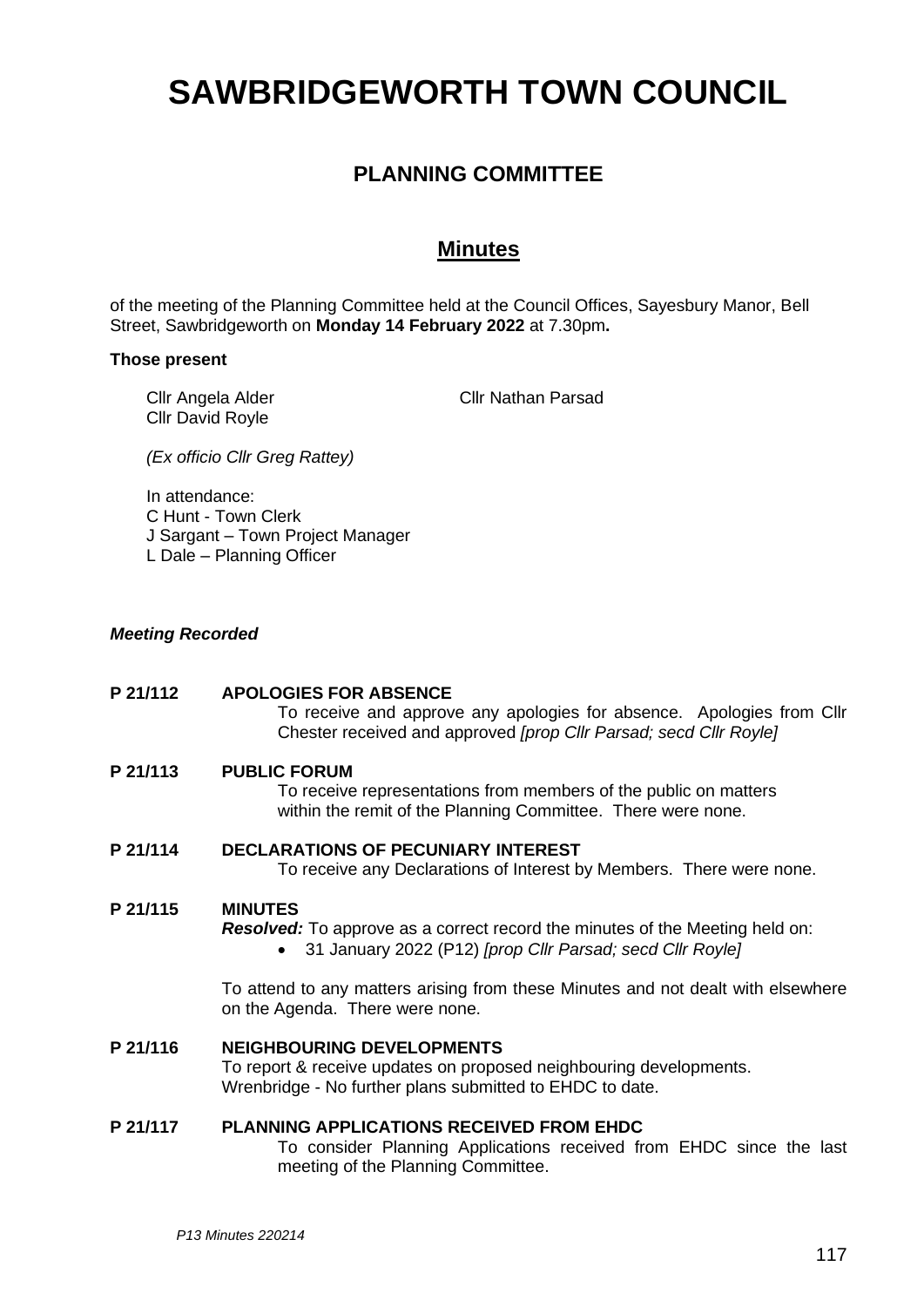# **3/21/2244/FUL 17 Bell Street, CM21**

[Change of use of existing detached garage with first](https://publicaccess.eastherts.gov.uk/online-applications/applicationDetails.do?activeTab=documents&keyVal=QYFYF6GL00X00) floor bedsit room above to A1 use class to use [as a shop with first floor staff amenity and storage space. Alterations to](https://publicaccess.eastherts.gov.uk/online-applications/applicationDetails.do?activeTab=documents&keyVal=QYFYF6GL00X00)  South elevation to remove the 2 garage [doors and replace with a window and door](https://publicaccess.eastherts.gov.uk/online-applications/applicationDetails.do?activeTab=documents&keyVal=QYFYF6GL00X00) *STC Comment:* No objection *[prop Cllr Rattey; secd Cllr Parsad]*

**\_\_\_\_\_\_\_\_\_\_\_\_\_\_\_\_\_\_\_\_\_\_\_\_\_\_\_\_\_\_\_\_\_\_\_\_\_\_\_\_\_\_\_\_\_\_\_\_\_\_\_\_\_\_\_\_\_\_\_\_\_\_\_\_\_\_\_\_\_\_\_**

**\_\_\_\_\_\_\_\_\_\_\_\_\_\_\_\_\_\_\_\_\_\_\_\_\_\_\_\_\_\_\_\_\_\_\_\_\_\_\_\_\_\_\_\_\_\_\_\_\_\_\_\_\_\_\_\_\_\_\_\_\_\_\_\_\_**

### **3/22/0211/FUL 25 Vantorts Road, CM21 9NA**

[Erection of 1, 4 bedroom dwelling. Creation of vehicle](https://publicaccess.eastherts.gov.uk/online-applications/applicationDetails.do?activeTab=documents&keyVal=R6MNKBGL00T00) access and driveway and erection [of cycle shed](https://publicaccess.eastherts.gov.uk/online-applications/applicationDetails.do?activeTab=documents&keyVal=R6MNKBGL00T00)

**\_\_\_\_\_\_\_\_\_\_\_\_\_\_\_\_\_\_\_\_\_\_\_\_\_\_\_\_\_\_\_\_\_\_\_\_\_\_\_\_\_\_\_\_\_\_\_\_\_\_\_\_\_\_\_\_\_\_\_\_\_\_\_\_\_\_\_\_\_\_\_**

*STC Comment:* No objection if footpath provided *[prop Cllr Royle; secd Cllr Parsad]*

#### **3/22/0213/HH 10 Forebury Avenue, CM21 9BG**

Erection of open porch, erection of gabled [roof to front bay window, part raising of roof](https://publicaccess.eastherts.gov.uk/online-applications/applicationDetails.do?activeTab=documents&keyVal=R6MV79GLJ9B00)  [ridge, cladding of external walls](https://publicaccess.eastherts.gov.uk/online-applications/applicationDetails.do?activeTab=documents&keyVal=R6MV79GLJ9B00)

**\_\_\_\_\_\_\_\_\_\_\_\_\_\_\_\_\_\_\_\_\_\_\_\_\_\_\_\_\_\_\_\_\_\_\_\_\_\_\_\_\_\_\_\_\_\_\_\_\_\_\_\_\_\_\_\_\_\_\_\_\_\_\_\_\_\_\_\_\_\_\_**

*STC Comment:* No objection *[prop Cllr Parsad; secd Cllr Royle]*

#### **3/22/0244/REM 4 High Wych Road, CM21 0AZ**

[Approval of reserved matters relating to appearance and scale for planning approval](https://publicaccess.eastherts.gov.uk/online-applications/applicationDetails.do?activeTab=documents&keyVal=R6Q9D6GLJAU00)  [3/21/0926/OUT \(Outline permission for single detached dwelling with detached double](https://publicaccess.eastherts.gov.uk/online-applications/applicationDetails.do?activeTab=documents&keyVal=R6Q9D6GLJAU00)  garage – [all matters reserved except for access, landscaping and layout\)](https://publicaccess.eastherts.gov.uk/online-applications/applicationDetails.do?activeTab=documents&keyVal=R6Q9D6GLJAU00) *STC Comment:* No objection *[prop Cllr Parsad; secd Cllr Rattey]*

**\_\_\_\_\_\_\_\_\_\_\_\_\_\_\_\_\_\_\_\_\_\_\_\_\_\_\_\_\_\_\_\_\_\_\_\_\_\_\_\_\_\_\_\_\_\_\_\_\_\_\_\_\_\_\_\_\_\_\_\_\_\_\_\_\_**

**\_\_\_\_\_\_\_\_\_\_\_\_\_\_\_\_\_\_\_\_\_\_\_\_\_\_\_\_\_\_\_\_\_\_\_\_\_\_\_\_\_\_\_\_\_\_\_\_\_\_\_\_\_\_\_\_\_\_\_\_\_\_\_\_\_\_\_\_\_\_\_**

**\_\_\_\_\_\_\_\_\_\_\_\_\_\_\_\_\_\_\_\_\_\_\_\_\_\_\_\_\_\_\_\_\_\_\_\_\_\_\_\_\_\_\_\_\_\_\_\_\_\_\_\_\_\_\_\_\_\_\_\_\_\_\_\_\_\_\_\_\_\_\_**

**\_\_\_\_\_\_\_\_\_\_\_\_\_\_\_\_\_\_\_\_\_\_\_\_\_\_\_\_\_\_\_\_\_\_\_\_\_\_\_\_\_\_\_\_\_\_\_\_\_\_\_\_\_\_\_\_\_\_\_\_\_\_\_\_\_\_\_\_\_\_\_**

**\_\_\_\_\_\_\_\_\_\_\_\_\_\_\_\_\_\_\_\_\_\_\_\_\_\_\_\_\_\_\_\_\_\_\_\_\_\_\_\_\_\_\_\_\_\_\_\_\_\_\_\_\_\_\_\_\_\_\_\_\_\_\_\_\_\_\_\_\_\_\_**

# **P 21/118 LATE PLANNING APPLICATIONS**

To deal with Planning Applications received from EHDC following the Publication of this Agenda and received before 11 February 2022.

#### **3/22/0262/HH 100 Sheering Mill Lane, CM21 9ND**

Demolition of garage. Construction of single storey rear extension STC Comment: No objection *[prop Cllr Parsad; secd Cllr Royle]*

# **P 21/119 PLANNING DECISIONS MADE BY EHDC**

To receive Planning Decisions from EHDC.

#### **3/21/1358/HH Roselands, Bell Street, CM21 9AN**

Replacement windows *STC Comment:* No objection *EHDC Decision:* Granted

# **3/21/1727/VAR Orion, London Road, CM23 4AX**

Erection of 1 detached dwelling with integrated annexe and new vehicular access onto London Road. Variation of condition 2 (Approved plans) of planning approval 3/20/2213/FUL. Changes to window detail *STC Comment:* No objection *EHDC Decision:* Granted

**\_\_\_\_\_\_\_\_\_\_\_\_\_\_\_\_\_\_\_\_\_\_\_\_\_\_\_\_\_\_\_\_\_\_\_\_\_\_\_\_\_\_\_\_\_\_\_\_\_\_\_\_\_\_\_\_\_\_\_\_\_\_\_\_\_\_\_\_\_\_\_**